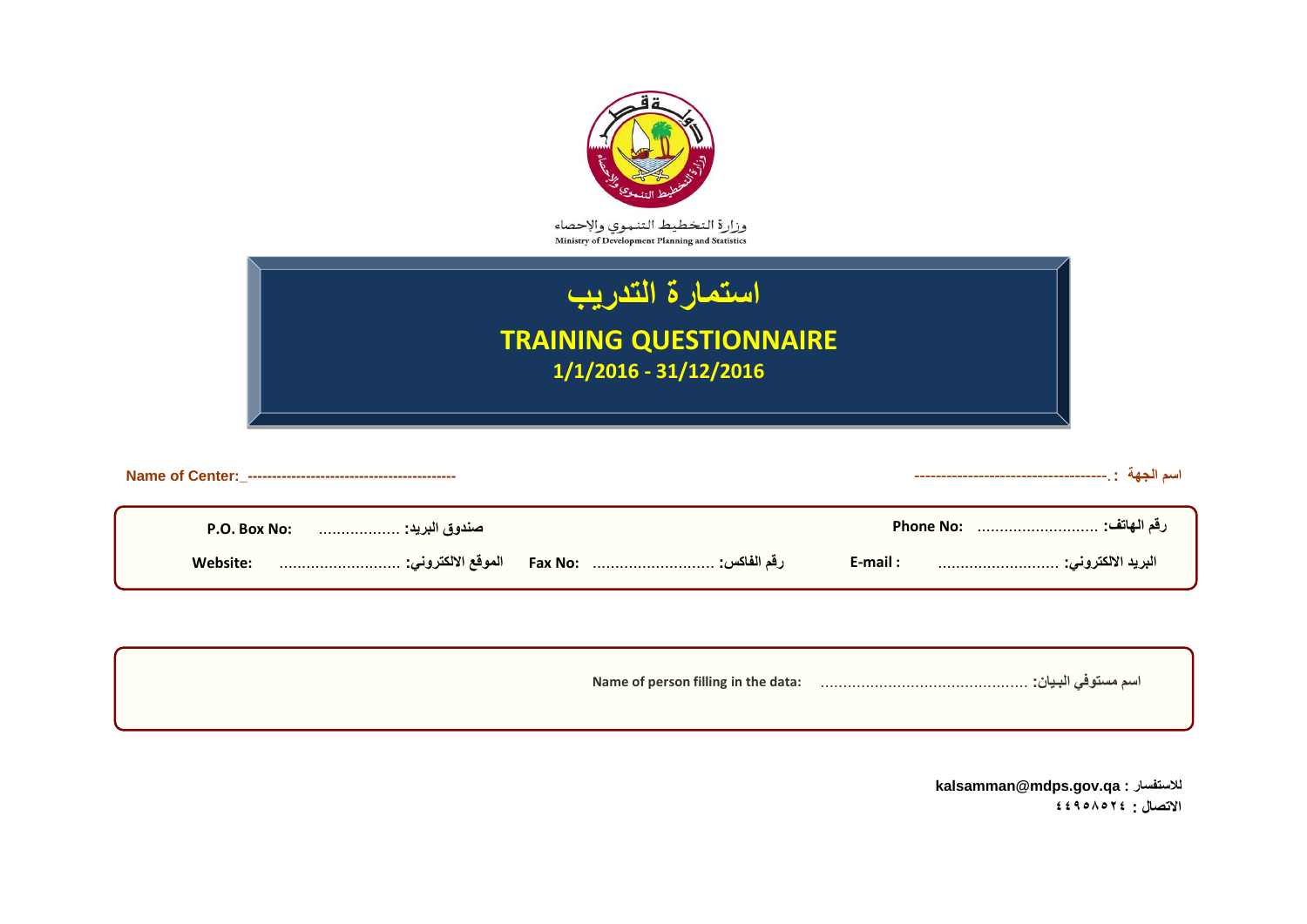

## **البرامج التدريبية TRAINING PROGRAMS**

وزارة التخطيط التنموي والإحصاء<br>Ministry of Development Planning and Statistics

| عدد المتدربين ف <i>ي</i>  <br>البرنامج<br>No. of trainnes<br>in the<br>programe<br>$\overline{9}$ | اسم الجهة المعتمدة<br>للشهادة<br>Name of agency<br>certifying certificate<br>$\overline{\mathbf{8}}$ | نوع الشهادة الممنوحة<br>۱-دولية<br>۲-محلية<br>٣-خاصة<br><b>Type of Certificate</b><br>Awarded<br>1- International<br>2-Local<br>3- Private<br>$\overline{7}$ | لغة البرنامج<br>۱-عربي<br>۲- انجليز ي<br>۳-اخری،تذکر<br>Prgoram<br>Language<br>1- Arabic<br>2- English<br>3- Other, mention<br>$6\phantom{1}$ | عدد الساعات<br>لليوم الواحد<br><b>No. of Hours</b><br>per day<br>$\overline{5}$ | مدة البرنامج<br>بالأيام<br>Program<br>duration in<br>days<br>$\overline{4}$ | دورية<br>البرنامج<br>Periodicity<br>of the<br>Program<br>$\overline{\mathbf{3}}$ | اساليب التدريب<br>١-اساليب العرض<br>٢-اساليب المشاركة<br>٢-الانشطة الخارجية<br>٤-اخرى،تذكر<br>Methods of Training<br>1- Demonestration<br>2- Participation<br>3- External activities<br>4- Other, mention<br>$\overline{2}$ | اسم البرامج<br><b>Name of Programs</b><br>$\overline{1}$ | $\epsilon$              |
|---------------------------------------------------------------------------------------------------|------------------------------------------------------------------------------------------------------|--------------------------------------------------------------------------------------------------------------------------------------------------------------|-----------------------------------------------------------------------------------------------------------------------------------------------|---------------------------------------------------------------------------------|-----------------------------------------------------------------------------|----------------------------------------------------------------------------------|-----------------------------------------------------------------------------------------------------------------------------------------------------------------------------------------------------------------------------|----------------------------------------------------------|-------------------------|
|                                                                                                   |                                                                                                      |                                                                                                                                                              |                                                                                                                                               |                                                                                 |                                                                             |                                                                                  |                                                                                                                                                                                                                             |                                                          | $\mathbf{1}$            |
|                                                                                                   |                                                                                                      |                                                                                                                                                              |                                                                                                                                               |                                                                                 |                                                                             |                                                                                  |                                                                                                                                                                                                                             |                                                          | 2 <sup>2</sup>          |
|                                                                                                   |                                                                                                      |                                                                                                                                                              |                                                                                                                                               |                                                                                 |                                                                             |                                                                                  |                                                                                                                                                                                                                             |                                                          | $\mathbf{3}$            |
|                                                                                                   |                                                                                                      |                                                                                                                                                              |                                                                                                                                               |                                                                                 |                                                                             |                                                                                  |                                                                                                                                                                                                                             |                                                          | $\overline{\mathbf{4}}$ |
|                                                                                                   |                                                                                                      |                                                                                                                                                              |                                                                                                                                               |                                                                                 |                                                                             |                                                                                  |                                                                                                                                                                                                                             |                                                          | $\overline{\mathbf{5}}$ |
|                                                                                                   |                                                                                                      |                                                                                                                                                              |                                                                                                                                               |                                                                                 |                                                                             |                                                                                  |                                                                                                                                                                                                                             |                                                          | $\bf 6$                 |
|                                                                                                   |                                                                                                      |                                                                                                                                                              |                                                                                                                                               |                                                                                 |                                                                             |                                                                                  |                                                                                                                                                                                                                             |                                                          | $\overline{7}$          |
|                                                                                                   |                                                                                                      |                                                                                                                                                              |                                                                                                                                               |                                                                                 |                                                                             |                                                                                  |                                                                                                                                                                                                                             |                                                          | $\bf{8}$                |
|                                                                                                   |                                                                                                      |                                                                                                                                                              |                                                                                                                                               |                                                                                 |                                                                             |                                                                                  |                                                                                                                                                                                                                             |                                                          | 9                       |
|                                                                                                   |                                                                                                      |                                                                                                                                                              |                                                                                                                                               |                                                                                 |                                                                             |                                                                                  |                                                                                                                                                                                                                             |                                                          | 10                      |

**أساليب التدريب :** -**1**أسبليب العزض: الوحبضزة, التطبيق العلوي/ اإليضبحي.

٢-أساليب المشاركة: المناقشات، در اسة الحالة، العصف الذهني، مجموعات المناقشة، الدر اما الاجتماعية. ٣-الأنشطة خارج قاعة التدريب: التكليفات، المشروعات، الزيارات الميدانية/ الرح

<mark>دورية البرنامج :</mark> عدد تكرار البرنامج نفسه في السنة الواحدة(الخطة السنوية) ،ولايعتبر البرنامج المقسم على فترتين او اكثر في اليوم الواحد باكثر من برنامج.

**اسم الجهة المعتمدة للشهادة:** اسم الجهة التً تعتمد الشهادة الممنوحة من المركز.

-<br>1- محلية –معتمدة من جهة محلية(وزارة شئون العمل أو وزارة التزبية والتعليم)

**نىع الشهادة الممنىحت :** -1 دوليت –هعتوذة هي شزكت أو خهت دوليت.

-3 خبصت –هعتوذة هي قبل الوزكش ًفسه.

**Methods of Training:** 

**1- Demonestration methods: Lectures, practical/demonestrative applications**

**2- Participation methods: Discussions, case study, group discussion, social drama 3- External activities outside training halls: assigments projects, field visits / trips**

#### **Type of Certificate Awarded:**

1- International: certified by an international company or agency.

2- Local: certified by a local agency (Ministry of Labour or Minsitry of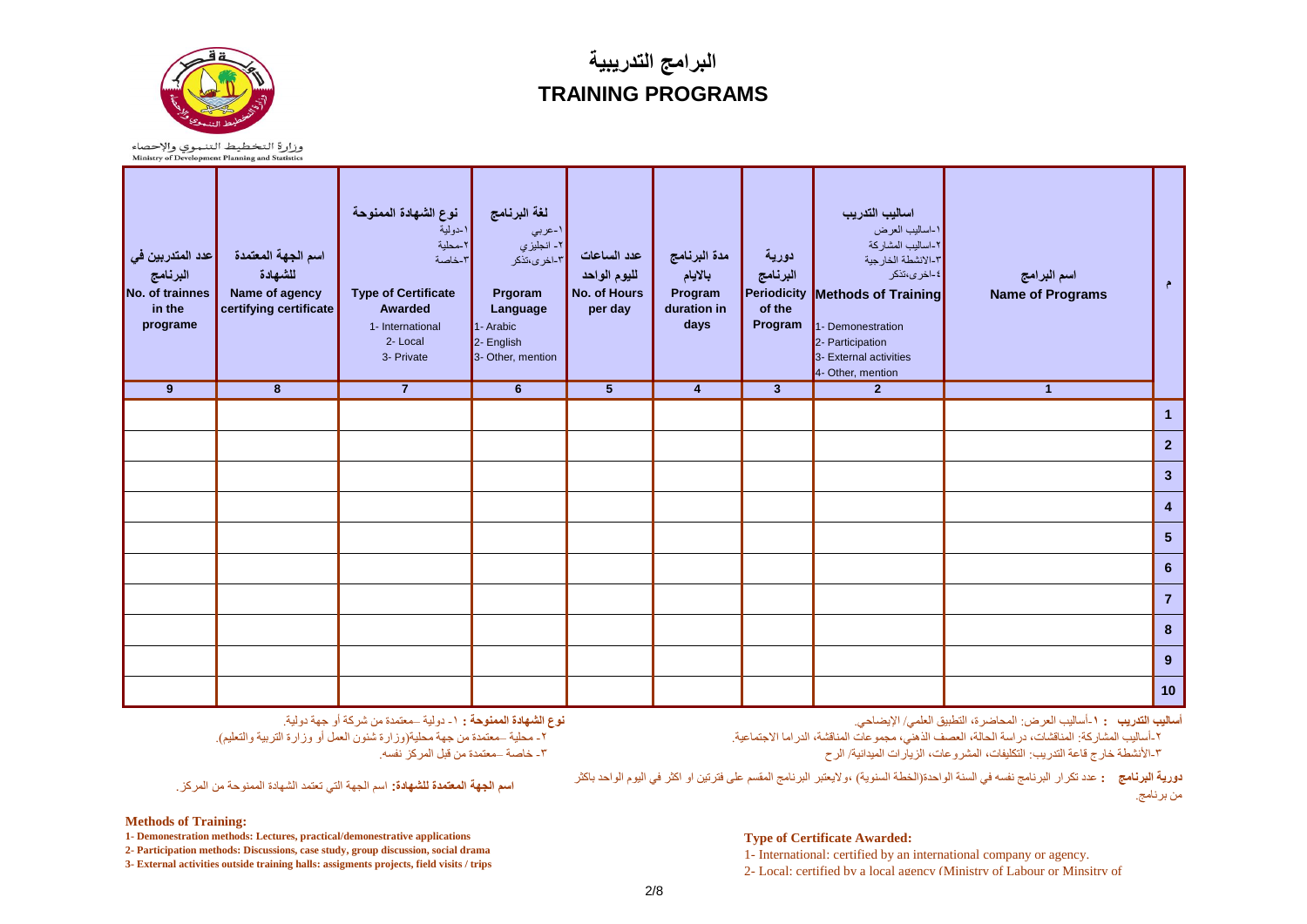**Periodicity of the program:** 

Education)

Nmber of frequncies that the same program is repeated in the same year (Annual Plan). The programe that is divided into two periods 3- Private: certified by the center itself **or more in the same day is not considered as more than one programe.** 

2- Local: certified by a local agency (Ministry of Labour or Minsitry of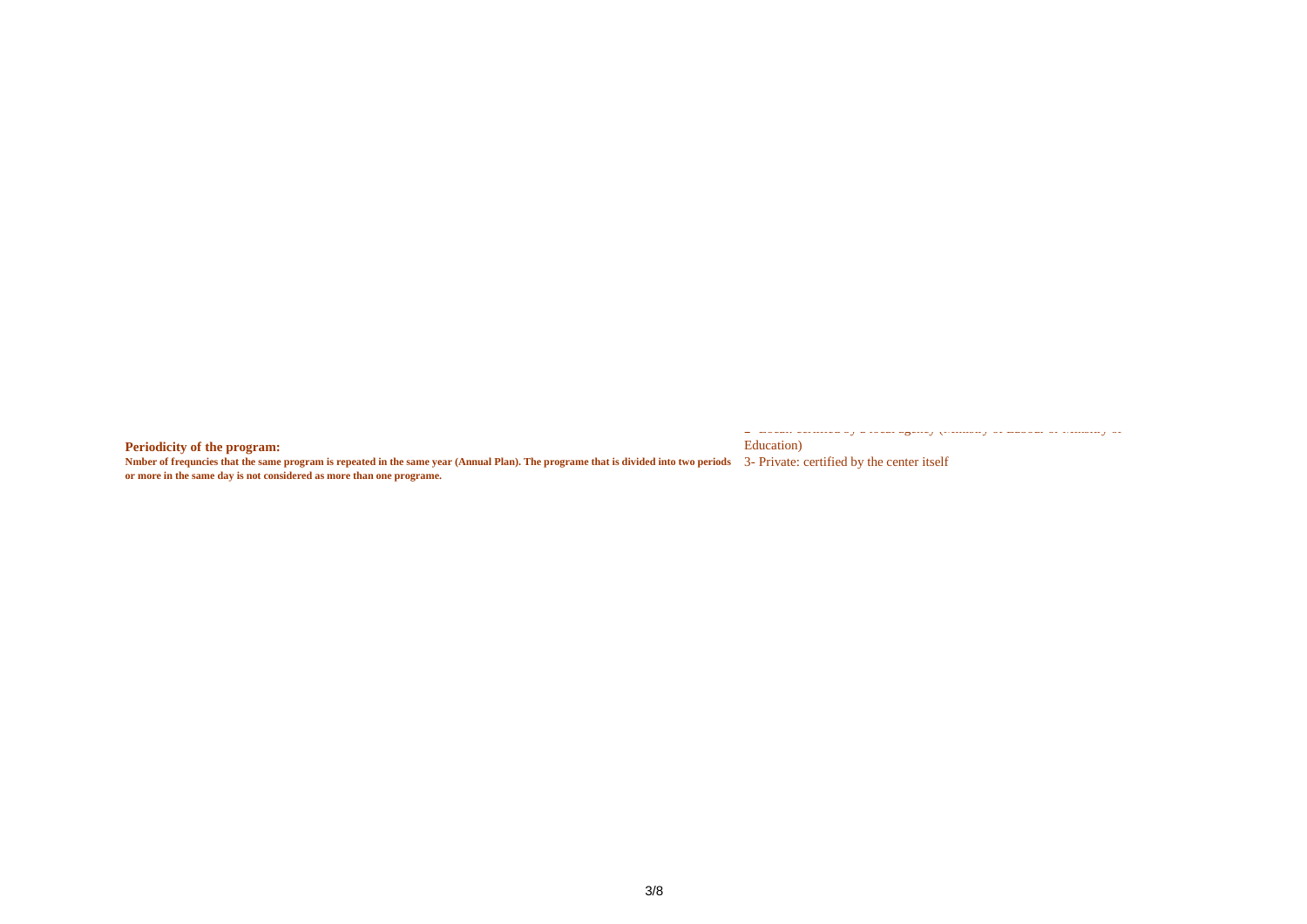

**وسائل التدريب**

### **METHODS Of TRAINING**

وزارة التخطيط التنموي والإحصاء<br>Ministry of Development Planning and Statistics

| العدد<br>No. | انواع الوسائل المستخدمة في التدريب<br>Type of methods used in the training | م<br>Ser. |
|--------------|----------------------------------------------------------------------------|-----------|
|              |                                                                            | 16        |
|              |                                                                            | 17        |
|              |                                                                            | 18        |
|              |                                                                            | 19        |
|              |                                                                            | 20        |
|              |                                                                            | 21        |
|              |                                                                            | 22        |
|              |                                                                            | 23        |
|              |                                                                            | 24        |
|              |                                                                            | 25        |
|              |                                                                            | 26        |
|              |                                                                            | 27        |
|              |                                                                            | 28        |
|              |                                                                            | 29        |
|              |                                                                            | 30        |

| $\ddot{\tau}$<br>ser. | العدد<br>No. | انواع الوسائل المستخدمة في التدريب<br>Type of methods used in the training | ۴<br>Ser.               |
|-----------------------|--------------|----------------------------------------------------------------------------|-------------------------|
| 16                    |              |                                                                            | $\overline{\mathbf{1}}$ |
| 17                    |              |                                                                            | $\overline{\mathbf{2}}$ |
| 18                    |              |                                                                            | $\mathbf{3}$            |
| 19                    |              |                                                                            | $\overline{\mathbf{4}}$ |
| 20                    |              |                                                                            | $\overline{\mathbf{5}}$ |
| 21                    |              |                                                                            | $\bf 6$                 |
| 22                    |              |                                                                            | $\overline{7}$          |
| 23                    |              |                                                                            | $\pmb{8}$               |
| 24                    |              |                                                                            | $\boldsymbol{9}$        |
| 25                    |              |                                                                            | 10                      |
| 26                    |              |                                                                            | 11                      |
| 27                    |              |                                                                            | 12                      |
| 28                    |              |                                                                            | 13                      |
| 29                    |              |                                                                            | 14                      |
| 30                    |              |                                                                            | 15                      |

**انواع الوسائل التدرٌبٌة:** يوجد العديد من الوسائل على سبيل المثال*:*

1- المطبوعة ومنها: الكتب، الأدبيات، الصور الفوتوغرافية، والملصقات وغيرها.

-2 السبورات ومنها: الطباشٌرٌة, البٌضاء, الورقٌة, الالصقة وغٌرها.

-3 المعروضة ومنها: الشرائح واألشرطة الفٌلمٌة, شرائط الفٌدٌو, الشفافٌات وأجهزة الكمبٌوتر وجهاز عرض المعلومات وغير ها.

#### **Types of Training Methods: There are many methods e.g.**

1- Printed: books, literature, photographic images, posters etc.

2- Boards: Chalk, white, paper, adhesive etc.

3- Shows: Slides, film tapes, video tapes, computers and data show equipments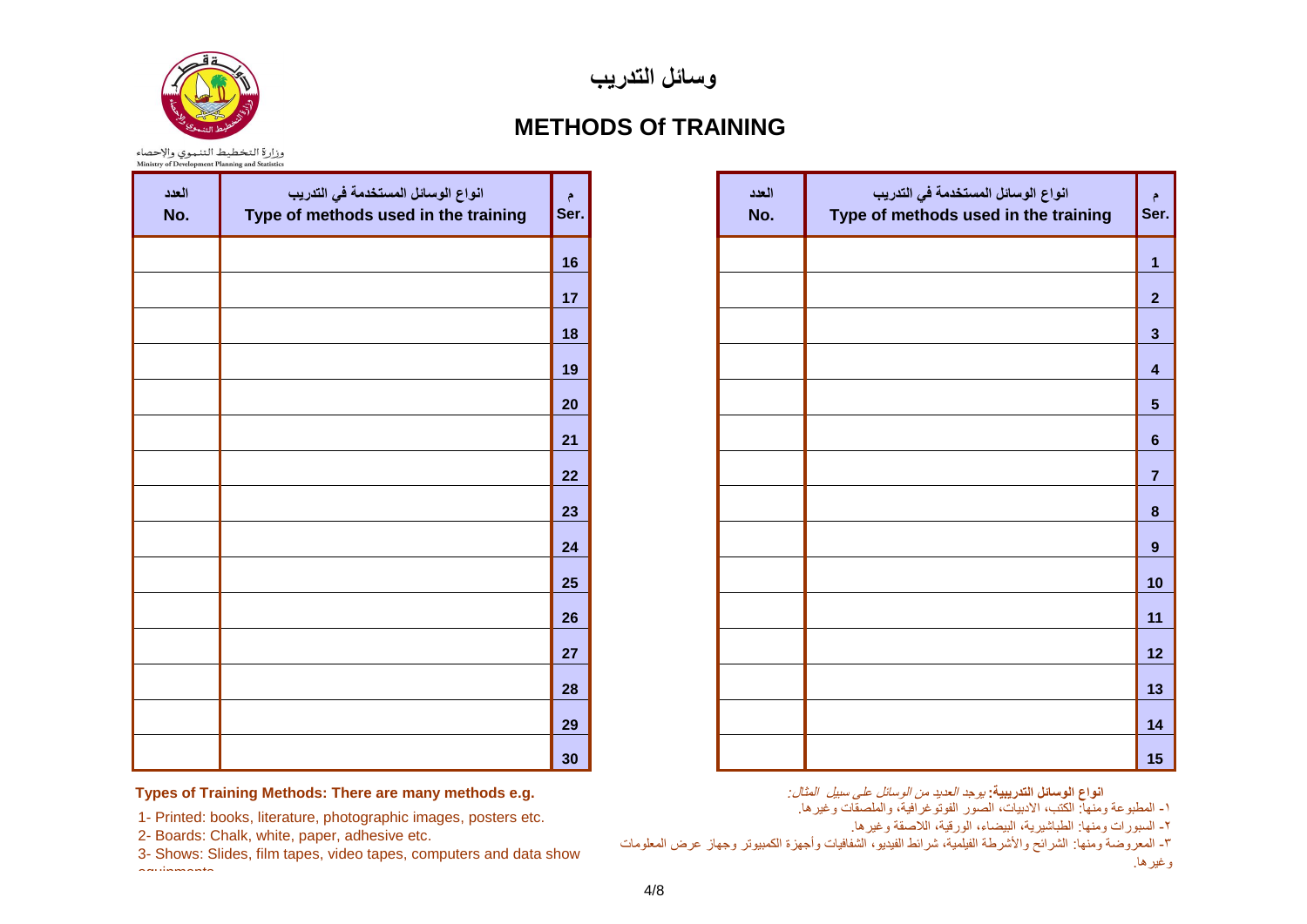equipments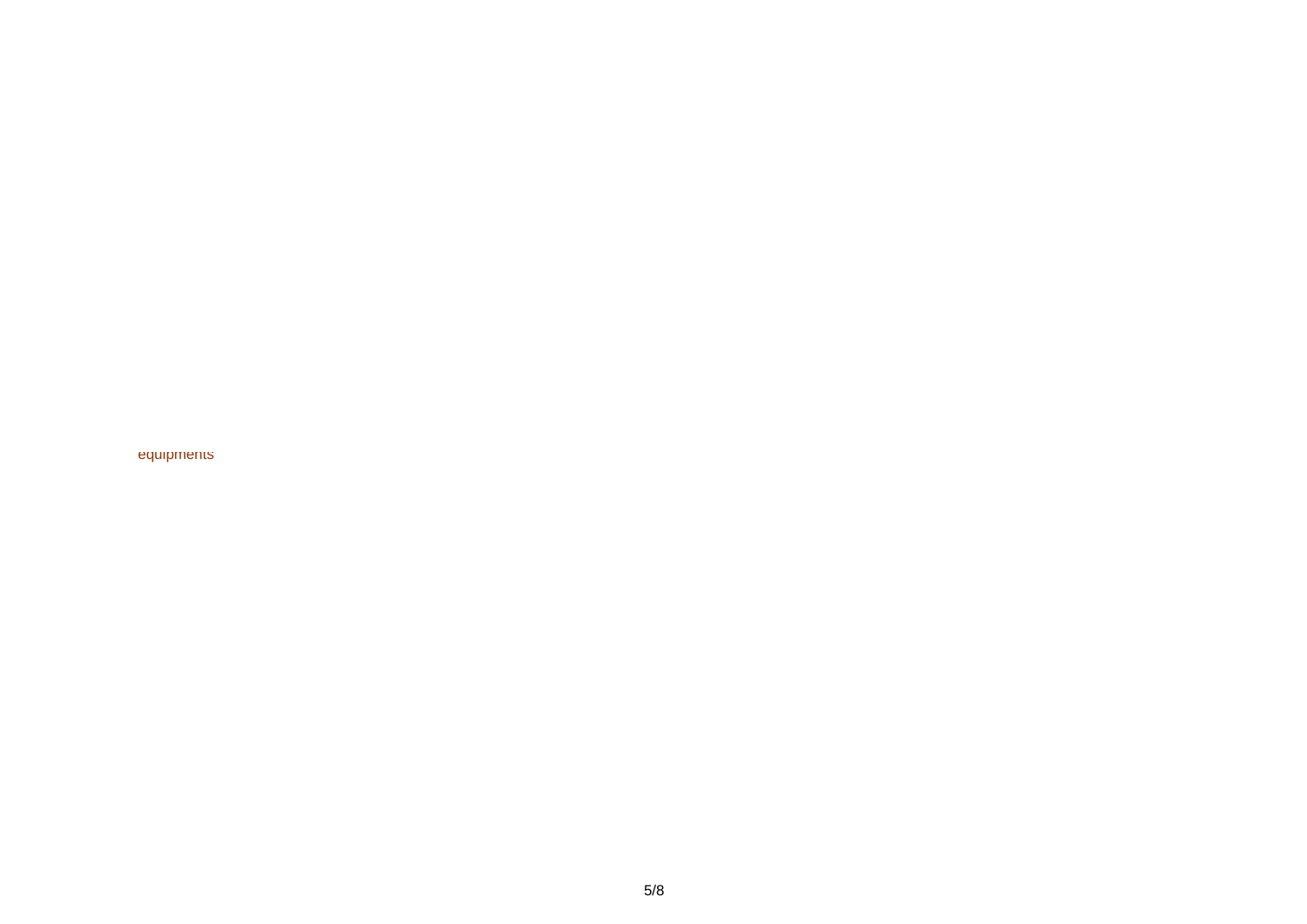

**استمارة المتدربين**

## **Trainning Questionnaire**

وزارة التخطيط التنموي والإحصاء<br>Ministry of Development Planning and Statistics

| مده البرنامج<br>بالأيام<br>Program<br>duration<br>in days | اسم البرنامج<br>Name of<br>course or<br>program | للمتدربين الذين لديهم عمل<br>The trainees who have a job<br>المهنة<br>Occupation | جهةالعمل<br>Workplace | الحالة العملية<br><b>Employment Status</b><br> ۱- یعمل<br>1 - Employed<br>$2 -$ Unemployed | اسم التخصص<br><b>Name</b><br>Specialization<br>فقط<br>للجا <i>معي</i> وما فوق الجا <i>معي</i>   ۲ <sub>-</sub> لايعمل<br>Only for university<br>graduates and above | الموهل التعليمي<br><b>Educational</b><br><b>Status</b><br>٢-ئانوي ودبلوم<br>٣- جامع <i>ي</i><br>٤-ما فوق الجامع <i>ي</i><br>1-less than Secondary<br>2-Secondary and<br>diploma<br>3- University<br>4-Post-University | <mark>ا</mark> سنة الميلاد<br>Year of Birth   ا-دون الثانوي | الجنسية<br><b>Nationality</b><br>۱ <mark>۔فطر</mark> <i>ي</i><br>۲۔غير قطر <i>ي</i><br>1-Qatari<br>2-NonQatari | النوع<br><b>Sex</b><br> ١_ذكر<br>۲-انشی<br>$\vert$ 1-M<br>$2-F$ | الاسم ورقم البطاقة الشخصية<br>Name and ID Number | مسلسل<br>Serial         |
|-----------------------------------------------------------|-------------------------------------------------|----------------------------------------------------------------------------------|-----------------------|--------------------------------------------------------------------------------------------|---------------------------------------------------------------------------------------------------------------------------------------------------------------------|-----------------------------------------------------------------------------------------------------------------------------------------------------------------------------------------------------------------------|-------------------------------------------------------------|----------------------------------------------------------------------------------------------------------------|-----------------------------------------------------------------|--------------------------------------------------|-------------------------|
| 11                                                        | 10                                              | 9                                                                                | $\boldsymbol{8}$      | $\mathbf{7}$                                                                               | 6 <sup>1</sup>                                                                                                                                                      | 5 <sup>5</sup>                                                                                                                                                                                                        | $\overline{4}$                                              | 3 <sup>1</sup>                                                                                                 | $\overline{2}$                                                  | $\overline{1}$                                   |                         |
|                                                           |                                                 |                                                                                  |                       |                                                                                            |                                                                                                                                                                     |                                                                                                                                                                                                                       |                                                             |                                                                                                                |                                                                 |                                                  | $\mathbf{1}$            |
|                                                           |                                                 |                                                                                  |                       |                                                                                            |                                                                                                                                                                     |                                                                                                                                                                                                                       |                                                             |                                                                                                                |                                                                 |                                                  | $\overline{2}$          |
|                                                           |                                                 |                                                                                  |                       |                                                                                            |                                                                                                                                                                     |                                                                                                                                                                                                                       |                                                             |                                                                                                                |                                                                 |                                                  | 3                       |
|                                                           |                                                 |                                                                                  |                       |                                                                                            |                                                                                                                                                                     |                                                                                                                                                                                                                       |                                                             |                                                                                                                |                                                                 |                                                  | $\overline{\mathbf{4}}$ |
|                                                           |                                                 |                                                                                  |                       |                                                                                            |                                                                                                                                                                     |                                                                                                                                                                                                                       |                                                             |                                                                                                                |                                                                 |                                                  | $\overline{\mathbf{5}}$ |
|                                                           |                                                 |                                                                                  |                       |                                                                                            |                                                                                                                                                                     |                                                                                                                                                                                                                       |                                                             |                                                                                                                |                                                                 |                                                  | $6\phantom{a}$          |
|                                                           |                                                 |                                                                                  |                       |                                                                                            |                                                                                                                                                                     |                                                                                                                                                                                                                       |                                                             |                                                                                                                |                                                                 |                                                  | $\overline{7}$          |
|                                                           |                                                 |                                                                                  |                       |                                                                                            |                                                                                                                                                                     |                                                                                                                                                                                                                       |                                                             |                                                                                                                |                                                                 |                                                  | 8                       |
|                                                           |                                                 |                                                                                  |                       |                                                                                            |                                                                                                                                                                     |                                                                                                                                                                                                                       |                                                             |                                                                                                                |                                                                 |                                                  | $\boldsymbol{9}$        |
|                                                           |                                                 |                                                                                  |                       |                                                                                            |                                                                                                                                                                     |                                                                                                                                                                                                                       |                                                             |                                                                                                                |                                                                 |                                                  | 10                      |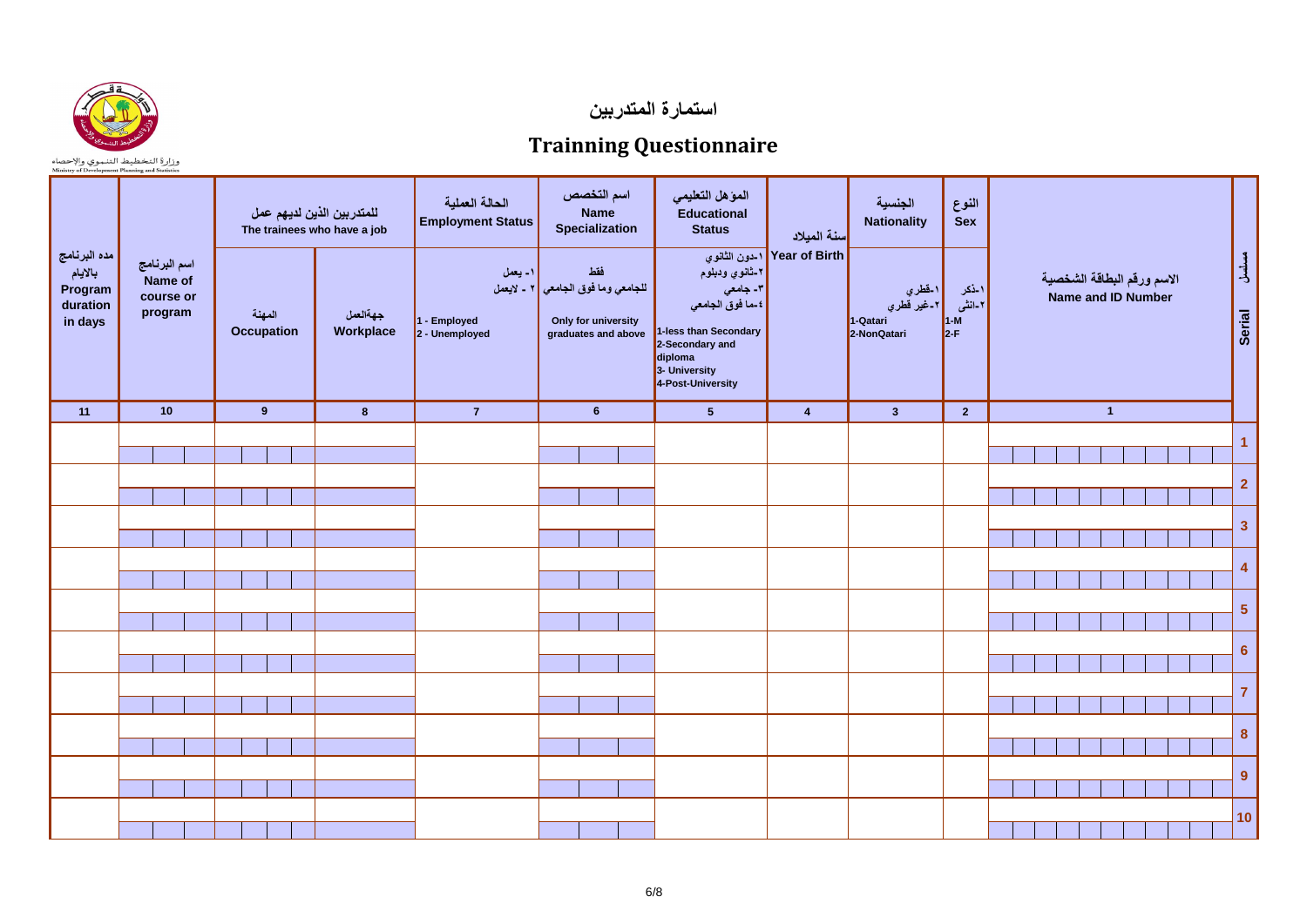

**االستمارة الخاصة بالمدربين**

# **Questionnaire for trainers**

وزارة التخطيط التنموي والإحصاء<br>Ministry of Development Planning and Statistics

| طبيعة العمل<br><b>Nature of</b><br>work<br>١-دوام كامل<br> ۲ـدوام جزئي<br>1- Full time<br>2- Part time<br>3- visiter | عدد سنوات<br> الخبرة في التدريب  <sub>7-زائر</sub> '<br>No. of years of<br>experience in<br>training | مجال التدريب<br><b>Field of</b><br><b>Training</b> | التخصص<br><b>Specialization</b> | المؤهل التعليمي<br>Academic<br>Qualification<br>١-اقل من جامعي<br>٢-جامعي<br>-<br>- اعلي من جامعي<br>1- Below<br>2- University<br>3- Post-University | سنة الميلاد<br><b>Year of Birth</b> | الجنسية<br><b>Nationality</b> | النوع<br>Gender<br>۱۔ذکر<br>۲-انشی<br>1- Male<br>2- Female | الاسم<br><b>Name</b> | مسلسل<br>Ser.    |
|----------------------------------------------------------------------------------------------------------------------|------------------------------------------------------------------------------------------------------|----------------------------------------------------|---------------------------------|------------------------------------------------------------------------------------------------------------------------------------------------------|-------------------------------------|-------------------------------|------------------------------------------------------------|----------------------|------------------|
| 9                                                                                                                    | $\bf{8}$                                                                                             | $\overline{7}$                                     | $6\phantom{a}$                  | 5 <sup>5</sup>                                                                                                                                       | $\overline{4}$                      | $\overline{\mathbf{3}}$       | $\overline{2}$                                             | $\mathbf{1}$         |                  |
|                                                                                                                      |                                                                                                      |                                                    |                                 |                                                                                                                                                      |                                     |                               |                                                            |                      | $\overline{1}$   |
|                                                                                                                      |                                                                                                      |                                                    |                                 |                                                                                                                                                      |                                     |                               |                                                            |                      | $\overline{2}$   |
|                                                                                                                      |                                                                                                      |                                                    |                                 |                                                                                                                                                      |                                     |                               |                                                            |                      | $\mathbf{3}$     |
|                                                                                                                      |                                                                                                      |                                                    |                                 |                                                                                                                                                      |                                     |                               |                                                            |                      | $\boldsymbol{4}$ |
|                                                                                                                      |                                                                                                      |                                                    |                                 |                                                                                                                                                      |                                     |                               |                                                            |                      | $\sqrt{5}$       |
|                                                                                                                      |                                                                                                      |                                                    |                                 |                                                                                                                                                      |                                     |                               |                                                            |                      | $6\phantom{1}6$  |
|                                                                                                                      |                                                                                                      |                                                    |                                 |                                                                                                                                                      |                                     |                               |                                                            |                      | $\overline{7}$   |
|                                                                                                                      |                                                                                                      |                                                    |                                 |                                                                                                                                                      |                                     |                               |                                                            |                      | $\boldsymbol{8}$ |
|                                                                                                                      |                                                                                                      |                                                    |                                 |                                                                                                                                                      |                                     |                               |                                                            |                      | $\boldsymbol{9}$ |
|                                                                                                                      |                                                                                                      |                                                    |                                 |                                                                                                                                                      |                                     |                               |                                                            |                      | 10               |
|                                                                                                                      |                                                                                                      |                                                    |                                 |                                                                                                                                                      |                                     |                               |                                                            |                      | 11               |

**مجال التدرٌب:** وهو المجال الذي ٌقوم بتدرٌبة او تقدٌمه للمتدربٌن **عدد سنوات الخبرة فً التدرٌب**:عدد السنوات التً أمضاها الفرد فً مجال التدرٌب.

**Field of training:** It is the field in which he is training or presenting to the trainees **Number of years of experience in training:** Number of years spent by the indivdual in the field of training.